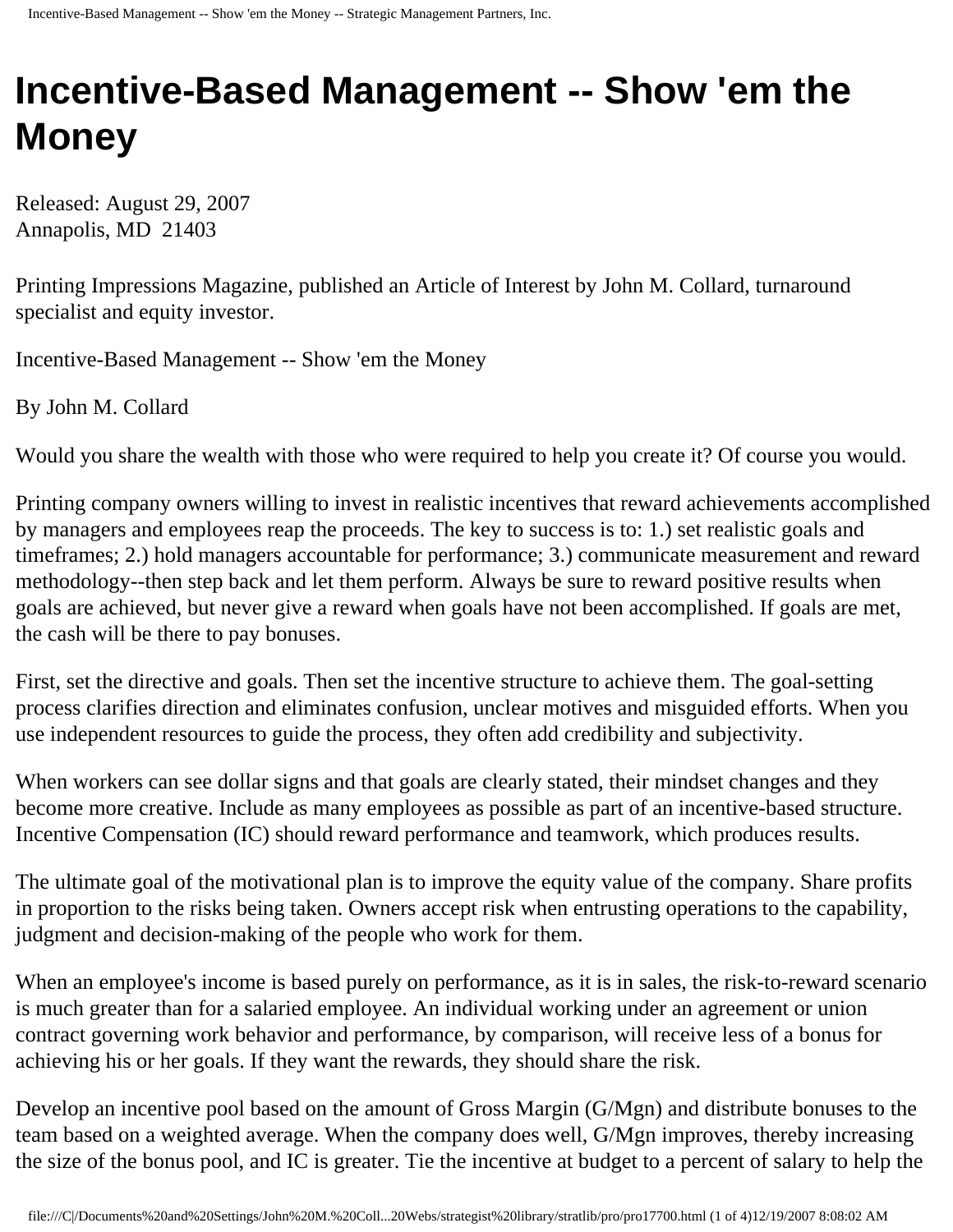weighing average calculation. Managers will have to control several components to achieve results without losing sight of the end goal.

Pay management incentive compensation based 50 percent upon which the employee is directly responsible, 30 percent on how their performance impacts other key departments (i.e.. how sales can improve production throughput) and 20 percent on their ability to improve equity value or other elements within their control. The intent is to measure performance and, as importantly, cooperation between departments and personnel.

Structure a bonus payment scale in accordance with 'Worst', 'Likely', or 'Best' scenarios. In 'Worst' case, few bonuses should be paid because goals were not met. In 'Likely' case, pay 40 percent to 60 percent of the full bonus rate. In 'Best' case, pay maximum bonus rates. The scale is clearly weighted toward higher bonus for greater performance.

Distributions should be on a year-to-date (YTD) calculation, paid quarterly. So the company doesn't take all of the risk, pay two-thirds of the YTD bonus at the end of the first quarter, 75 percent at the end of the second, 85 percent at the end of the third and the remainder at the end of the year. This reserve within the company will avoid early payout for exceptional results, without sufficient catchup period if these results don't continue.

Employees can share in the rewards as they occur rather than waiting until year end--an added incentive.

Direct your general manager to guide the value of the company in terms that an investor or potential purchaser would use to measure the printing operation. The real entity value is based on market value of assets, their ability to produce economic value, the ability of the management team to produce cash and profits on a recurring basis, and on the ability of the company to produce quality products and maintain customers on a consistent basis.

The general manager will drive volume and throughput well beyond breakeven levels, and will support their managers to achieve results. If all managers make their goals, the GM will make his/her goals because the equity value will increase.

Emphasize interdepartmental coordination. Sales can support production by seeking jobs that fit the plant with flexible delivery schedules, if needed. Production can support sales by over-recovering rates and delivering quality products on time and under budget. Pricing/estimating can support the whole process by improving the win ratio of jobs bid, and by leveling the load to stabilize throughput, thus driving volume. If workflow through the plant is level, then overhead as a percentage of sales is reduced, producing greater profits or more competitive rates.

Put salespeople on a tiered commission structure to reward them for new customers and value-added sales. Reward a higher commission percentage for jobs from customers added in their first year with the company, and on a declining scale thereafter. Put customer service on an incentive override above salary to drive revenue growth and retention from existing customers.

The best measure of plant throughput is hours worked vs. hours billed, those on all the time cards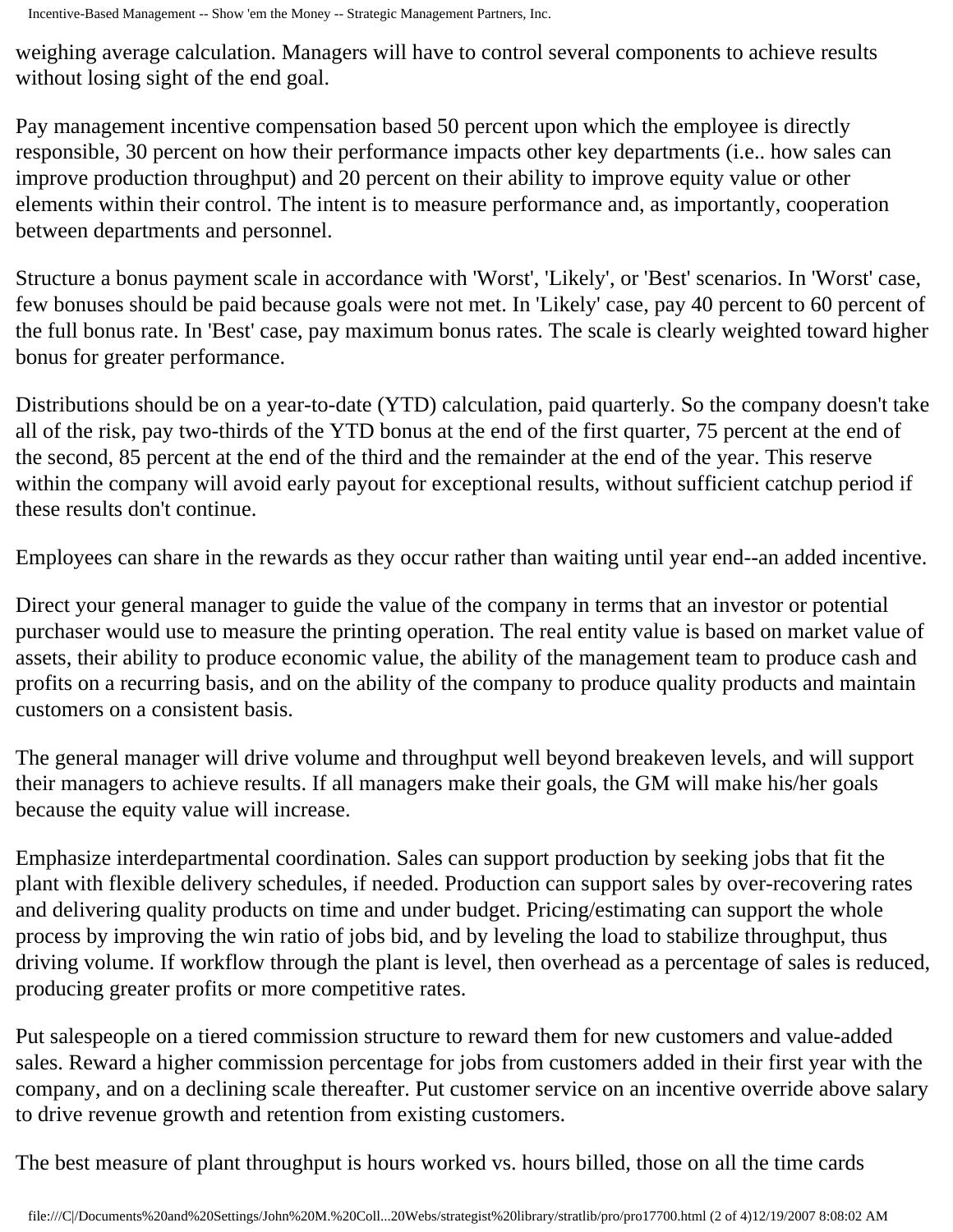Incentive-Based Management -- Show 'em the Money -- Strategic Management Partners, Inc.

compared to invoiced to customers. The closer this ratio is to a 1:1 relationship--the better the productivity, the throughput and the profitability. When they go over on one job, they will be incentivized to go under on another to balance the overall ratio for the period.

The whole concept of 1:1 accountability will bring out issues regarding accuracy of estimating standards, justifying department costs, scheduling inequities, flexibility and the need for volume. It will rebalance the rates and force flex scheduling to meet throughput demands.

Murphy created his laws for a reason; things do go wrong. When there is flexibility in delivery time, and you avoid 'just-in-time' preparation, you drive profitability. The ability to slot another job into production while problems are resolved will maximize yield and eliminate standing around an idle printing press.

Incentive-based management is a catalyst toward improving direction and value creation.

Reference: [Library: Incentive-Based Management -- Show 'em the Money](http://members.aol.com/stratlib3/piibmf.html)

[www.StrategistLibrary.com](http://www.strategistlibrary.com/)

[www.StrategicMgtPartners.com](http://www.strategicmgtpartners.com/)

## About Collard

John M. Collard, is Chairman of Annapolis, Maryland-based Strategic Management Partners, Inc. (410 263-9100, [www.StrategicMgtPartners.com](http://www.strategicmgtpartners.com/)), a nationally recognized turnaround management firm specializing in interim executive leadership, asset recovery, and investing in underperforming companies. He is Past Chairman of the Turnaround Management Association, a Certified Turnaround Professional, and brings 35 years senior operating leadership, \$85M asset recovery, 40+ transactions worth \$780M+, and \$80M fund management expertise to run troubled companies, and advise company boards, litigators, institutional and private equity investors.

[www.StrategicMgtPartners.com](http://www.strategicmgtpartners.com/)

John M. Collard (John@StrategicMgtPartners.com) Chairman Strategic Management Partners, Inc. 522 Horn Point Drive Annapolis, MD 21403 Phone : 410-263-9100 Fax : 410-263-6094

## [www.StrategicMgtPartners.com](http://www.strategicmgtpartners.com/)